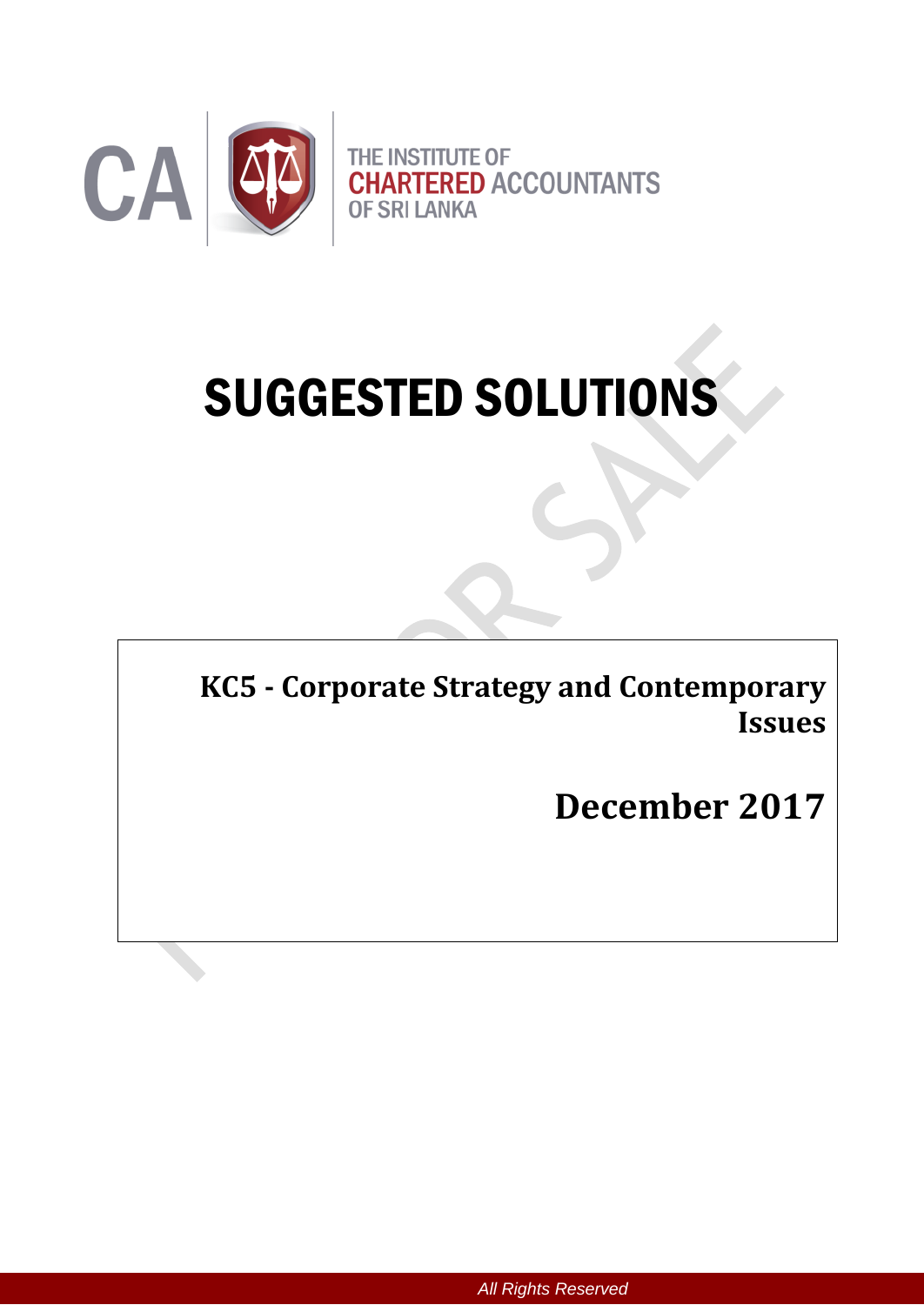#### (1) **Re assessment of Strategy, Decisions, Governance and Risk Management**

#### **Strategy & Decisions**

- 1. Offering discounts in partnership with credit card companies could be a good strategy to attract local travelers, but this is a promotional mechanism followed by almost all hotels and therefore lacks differentiation. The discounts do not appear to have been determined after an appropriate assessment of costs and with any targeted volume increase in mind, which could have resulted in further losses.
- 2. When promotions are targeted at local travelers one critical aspect is quality of food. The scaling down of buffet menu's to curtail costs could draw negative comments from the guests which could result in adverse opinions being made in the market place.
- 3. Reduction in staff could result in reduced level of service to the guest. This situation could further aggravate the drop in motivation of the employees due to suspension of rewards.
- 4. Curtailment of the maintenance budget could have an adverse impact on the ambience of the hotel resulting in negative remarks by the guests.
- 5. Athula Amarasuriya's vision to develop a chain of hotels was partly driven by the idea that the business connections of his wife and father in law would pay a role in creating the tourism market for the hotels. But he should have realized that connections in the semiconductor industry and pharmaceutical industry would make very little contribution in providing any tourism market.
- 6. Harsha Perera who was appointed as the Marketing Manager was inexperienced and it was his first employment. He does not have any experience in tourism marketing which requires specialized knowledge.
- 7. The contractors appointed to construct the hotels do not appear to have the competence and capability to undertake this type of work which resulted in considerable delays and losses to the company.
- 8. It appears that appropriate financial planning had not been done which failed to identify the working capital needs at the outset. If it was identified it should have been covered in the first share issue, as borrowings (even for working capital) may not be the right approach when the company does not generate any returns as interest cost would be a burden on the company.
- 9. Even after launch of the hotels, the marketing and promotional activities appear to be below the expected level. Business promotion expenses have been only in the range of LKR 10 – 13 million per annum during the last three years which would be grossly inadequate to promote two hotels for foreign tourists. Basic requirements such as being on Booking.com and TripAdvisor are not in place probably due to non-payment of subscription.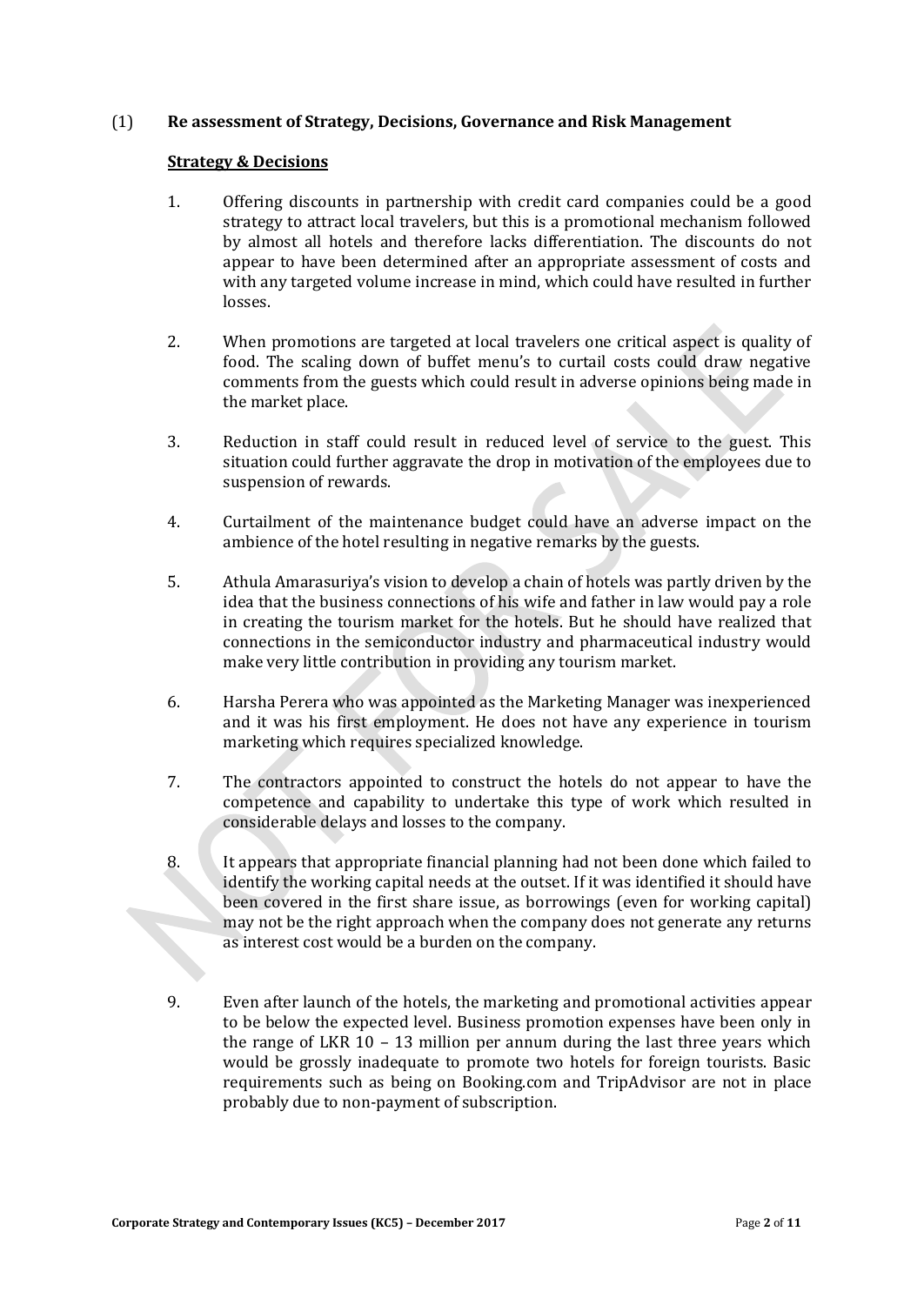10. The funds have been utilized for activities not planned (investment in shares, Anuradhapura land, construction of Lagoon hotel, holiday bungalow in Kandy) which later resulted in not having sufficient funds to complete the construction of the two originally planned hotels. This resulted in delays and losses which had a serious adverse impact on the entire company.

# **Governance**

- 1. The transfer of own land by the promoters to the company does not appear to have been done transparently where the value of LKR 1.4 billion looks arbitrary. The subsequent revaluation has been carried out by Mr. Boralugoda who may not have had the level of independence, being a long standing business partner of Gregory Wijesinghe. This view is substantiated by the subsequent impairment that was needed after the valuation carried out by the bank valuers.
- 2. Selection of contractors appears to have been done based on personal relationships of Athula and Gregory, rather than based on an objective evaluation of the capacity and proven capability of the contractors.
- 3. The funds raised from the share issue have been utilized to invest in shares, purchase of the property in Anuradhapura and to construct the hotel in Waikkal which were not in the initial plan communicated in the share issue document.
- 4. Lease of the holiday bungalow from Mihiri is a related party transaction and the investment has not been evaluated properly and the upfront payment of LKR 180 million was not in the original plan.
- 5. Independent non-executive directors are supposed to be those who are experts in relevant disciplines who could provide such expertise independently at the Board level. However the independent/non-executive directors appointed at the time of the planned IPO were not experts and are simply connected parties to the existing directors.
- 6. In spite of appointing a remuneration committee, all recruitment and remuneration decisions have been made by Athula and Gregory who are not even members of the Remuneration Committee. None of remuneration committee members were involved in these decisions.
- 7. Basic internal controls appear to have been violated, possibly due to the non-availability of sufficient funds. The hotel staff appear to have started to make their own decisions which has resulted in a breakdown of the decision making hierarchy.
- 8. No attention has been paid to Board balance and the division of power and authority. Most critical decisions have been made by Athula and Gregory.

#### **Risk Management**

- 1. They have not visualized possible cost escalations and construction delays. The contracts awarded do not appear to be fixed price contracts in which case such events should have been expected.
- 2. When the lands were originally purchased an appropriate market survey had not been carried out as to whether those locations could attract tourists.
- 3. Gregory and Athula, the key people behind the project do not appear to have a thorough knowledge of hotels and tourism in spite of Athula having been the CEO of a small resort. Richard although a veteran in the industry does not appear to have a thorough knowledge of the industry in Sri Lanka. He was initially involved in the construction of the properties of which he had little knowledge.
- 4. Borrowings have been made as and when the company has faced funding shortages without an adequate evaluation of impact and risk.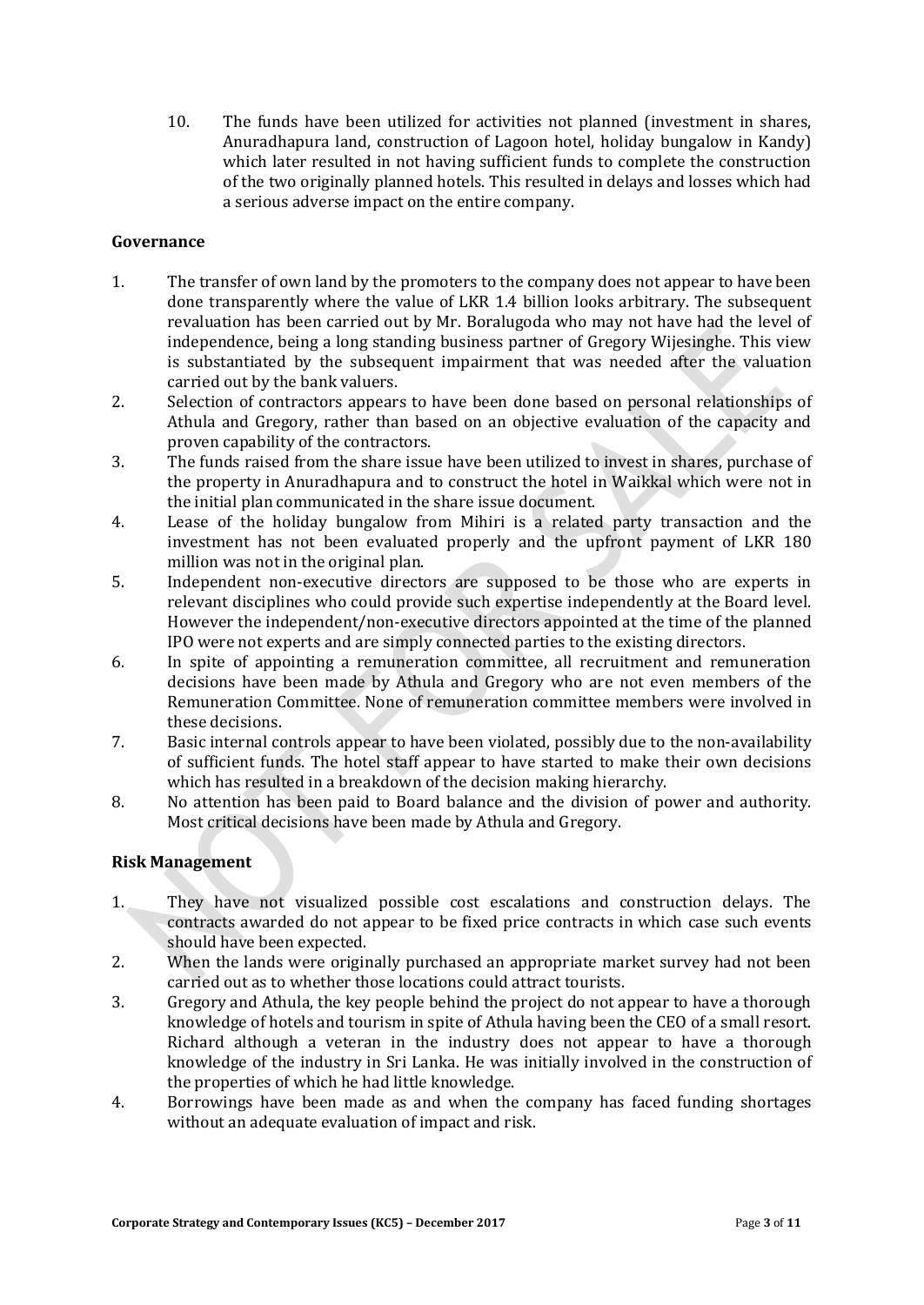## (2) **Conflicts**

The Company does not appear to have a career path for the employees or a succession plan which has led to the present conflicts.

Functional conflict is sometimes good for performance.

Director resigned, replaced with a promotion to CFO after which the GM left.

Since Sudath has already resigned, the condition is not dysfunctional.

Therefore new recruitments may not be advisable considering the experience and loyalty of the Accountant and Marketing Manager.

It's a good opportunity for the company to show that there is a career path for good performers.

Either the Accountant or Marketing Manager may be promoted and have a mechanism to retain the other.

- Promote both as GM-Finance and GM-Operations
- Promote one as GM and give the other an enhancement in designation
- Promote one and give the other an attractive remuneration package

## (3) **Accounting Treatment of Facility Restructuring**

LKAS 39 para 39-41 applies

"……… A substantial modification of the terms of an existing financial liability ……… shall be accounted for as an extinguishment of the original financial liability and recognition of a new financial liability".

IFRS 9 provides specific quantitative guidance as to what is "substantial".

Discounted PV of the cash flows under the new terms, including any fees paid net of any fees received and discounted using the original effective interest rate, is at least 10% different from the discounted PV of the remaining CF of the original financial liability (IFRS 9.B3.3.6)

The current outstanding balance according to bank records is LKR 2,250 million.

The modifications will result in the total liability reducing by LKR 250 million  $(160 + 40)$  $+ 50$ ).

Modifications account for  $250/2,250 = 11.1\%$ . Consequently the modifications can be considered substantial being >10%.

Accordingly the present liability shall be derecognized, the new liability is recognized together with any gain or loss.

The existing liability would be derecognized and the new liability would be recognized at LKR 1 billion (after the settlement of LKR 1 billion) and a gain of LKR 250 million would be recognized on modification.

LKR 500 million out of LKR 1 billion which is within the overdraft facility would be classified as a current liability; LKR 100 million (Payable within the next 1 year) of the soft loan of LKR 500 million will also be classified as a current liability; The balance LKR 400 million will be classified as non-current liabilities.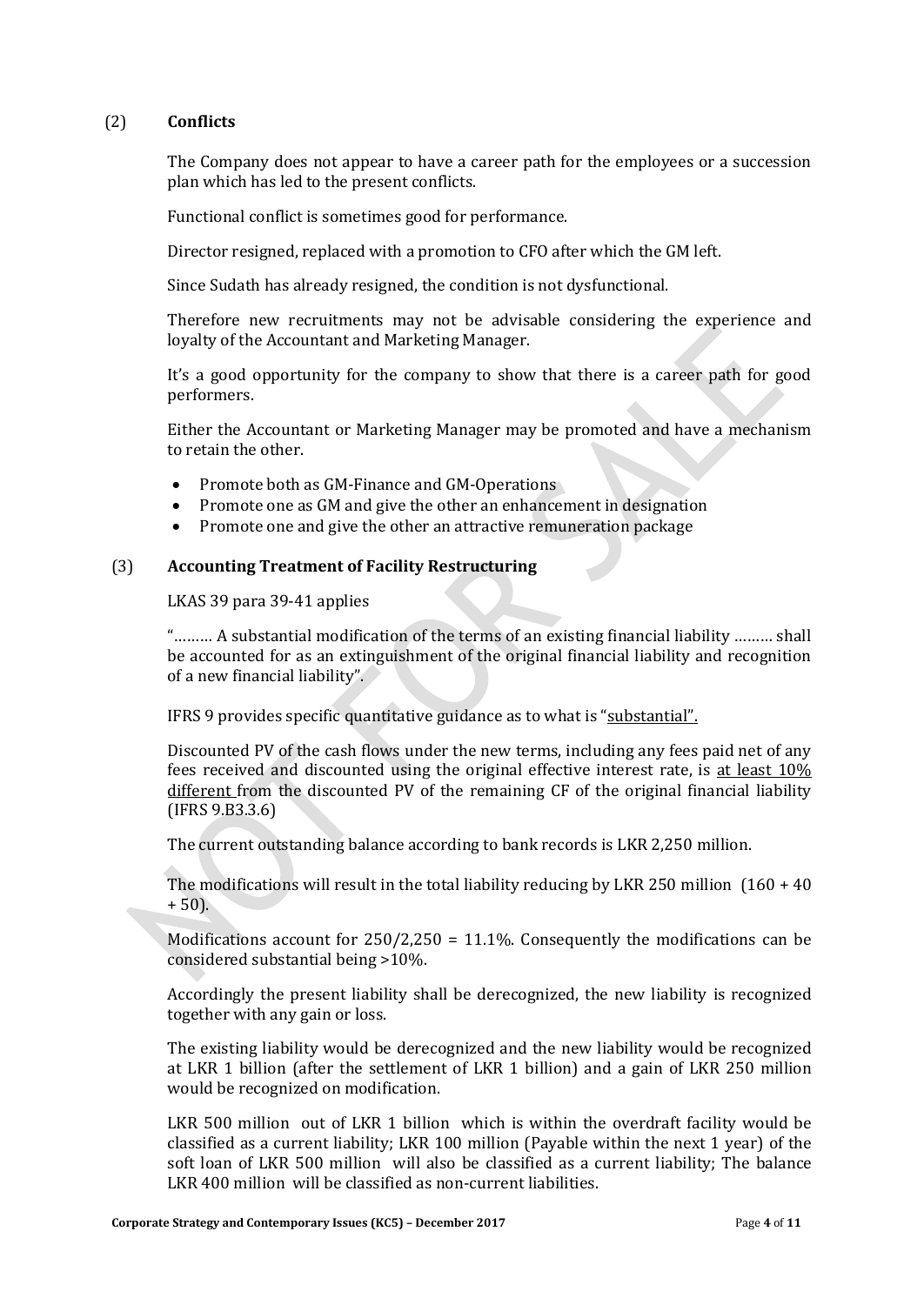## (4) **Structuring methods and regulatory issues**

## (a) **Option 1**

CIC can become a shareholder by acquiring a few shares in the market. Thereafter the company can make a rights issue at the price agreed with CIC with the undertaking that the present major shareholders (Athula and his allies) would not accept the rights. So that CIC would make an application for additional rights through which CIC could secure the majority number of shares post rights.

The regulatory provisions would be as follows:

- The existing shareholders will have to support a resolution in favour of the rights issue
- The SEC will request for an independent confirmation on the fairness of the rights issue price
- CIC may have to make a mandatory offer to the other shareholders under the TOM code
- Approval of lenders (Banks) may be necessary with regard to the covenants relating to change of controlling ownership

## (b) **Option 2**

The company could make an application to the SEC for a special approval to issue shares to CIC.

The regulatory provisions would be as follows:

- The company will have to obtain approval from the SEC to issue shares to CIC
- The existing shareholders will have to support a resolution waiving off their pre-emption rights and issuing shares in favour of CIC
- The SEC will request for an independent confirmation on the restructuring plan and on fairness of the share issue price
- CIC may have to make a mandatory offer to the other shareholders under the TOM code
	- Approval of lenders (Banks) may be necessary with regard to the covenants relating to change of controlling ownership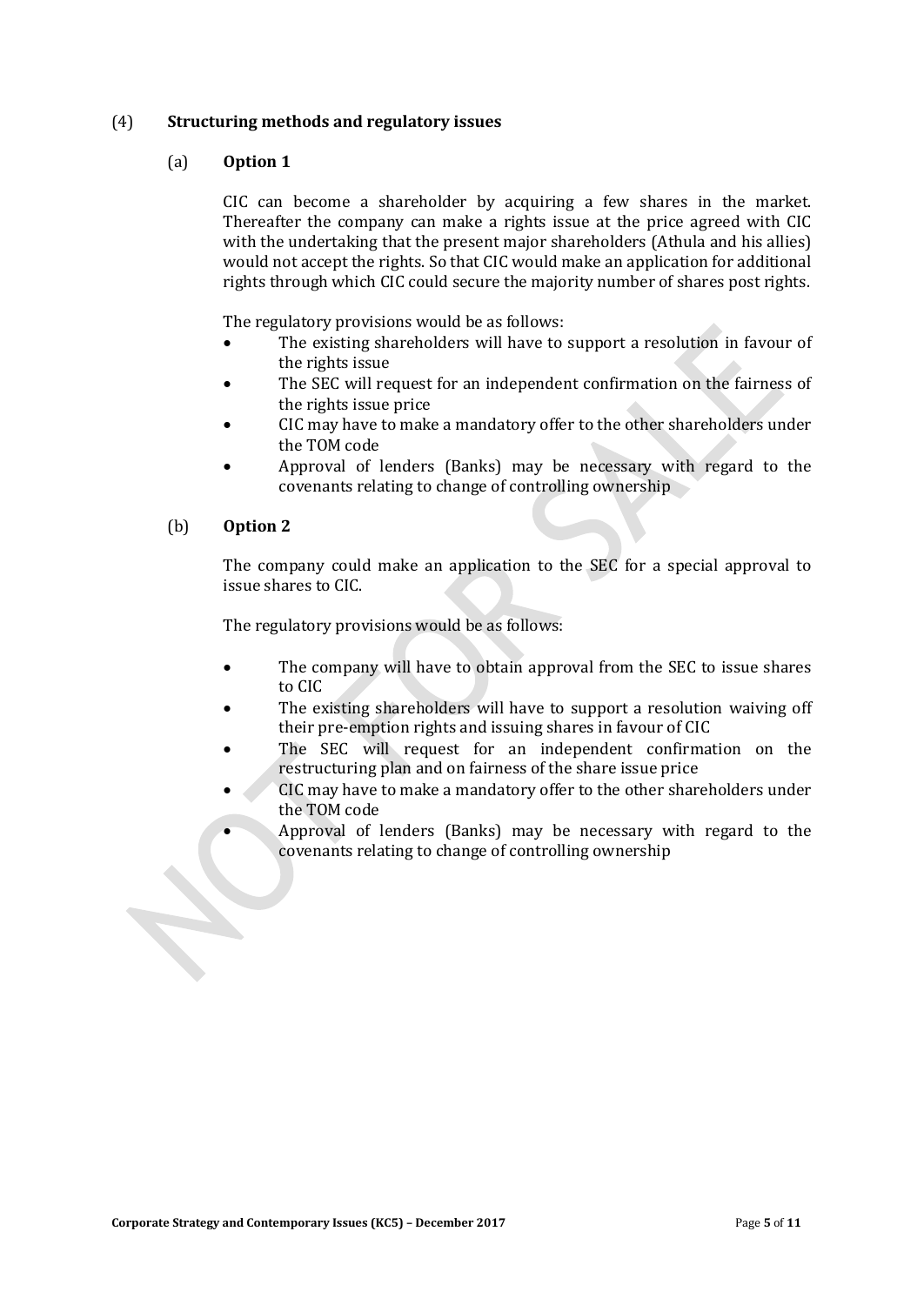## (5) **Offer Price**

Refer **Working 01** for the related calculation of FCF based value which indicates a value of LKR 4.40 per share.

Therefore the offer price of LKR 4.50 per share is not far from this calculation.

Considering the following risks associated with some of the estimates that have gone in to the computation the price may even be at a premium:

- The accuracy of the relationships derived based on market research;
- The moderate COE 18% in Sri Lankan context used in the computation;
- Maintaining a revenue growth of 10% largely on the pricing;
- Maintaining a GP margin of 60%;

Therefore in spite of not having an explicit control premium, the offer price may include a reasonable premium. The PV of FCF to an extent also includes the intangible component of assets which is paid for partially contributing to the premium.

The implicit PBV based on ANAV is 0.69 whereas the sector PBV is around 1.8 times. PBV reflects the quality of assets and their capability of generating returns higher than normal. As it stands now the company has no such potential due to its inefficiencies. Based on the sector PBV the share may have the potential to increase its value subject to its ability to sort out the current issues by attracting new investment.

The forward PE (2020/21) will be 4-5 times compared to the present sector PE which is in the range of 50 times. Though the present sector PE is distorted by outliers, even the adjusted PE would be significantly above 5 times. Therefore based on forecast earnings the share has the potential to reach higher price levels. However the company needs fresh investments to attain the forecasted earnings.

Based on the aforesaid the PBV and PE methods at this stage are inappropriate to be considered as they are subject to injection of new funds. Consequently the opportunity needs to be evaluated based on the FCF based valuation. Therefore considering the current status of the company, there will be further deterioration if no investment comes in, the offer of LKR 4.50 per share can be justified.

#### **Working 01**

Current stated capital (million)

|                            | No. of shares | <b>Equity</b> |
|----------------------------|---------------|---------------|
| First share issue Dec 2010 | 140           | 1,400         |
| 3Q 2011                    | 100           | 1,200         |
| 10 2014                    | 50            | 600           |
| 10 2015                    | 100           | 700           |
|                            | 390           | 3,900         |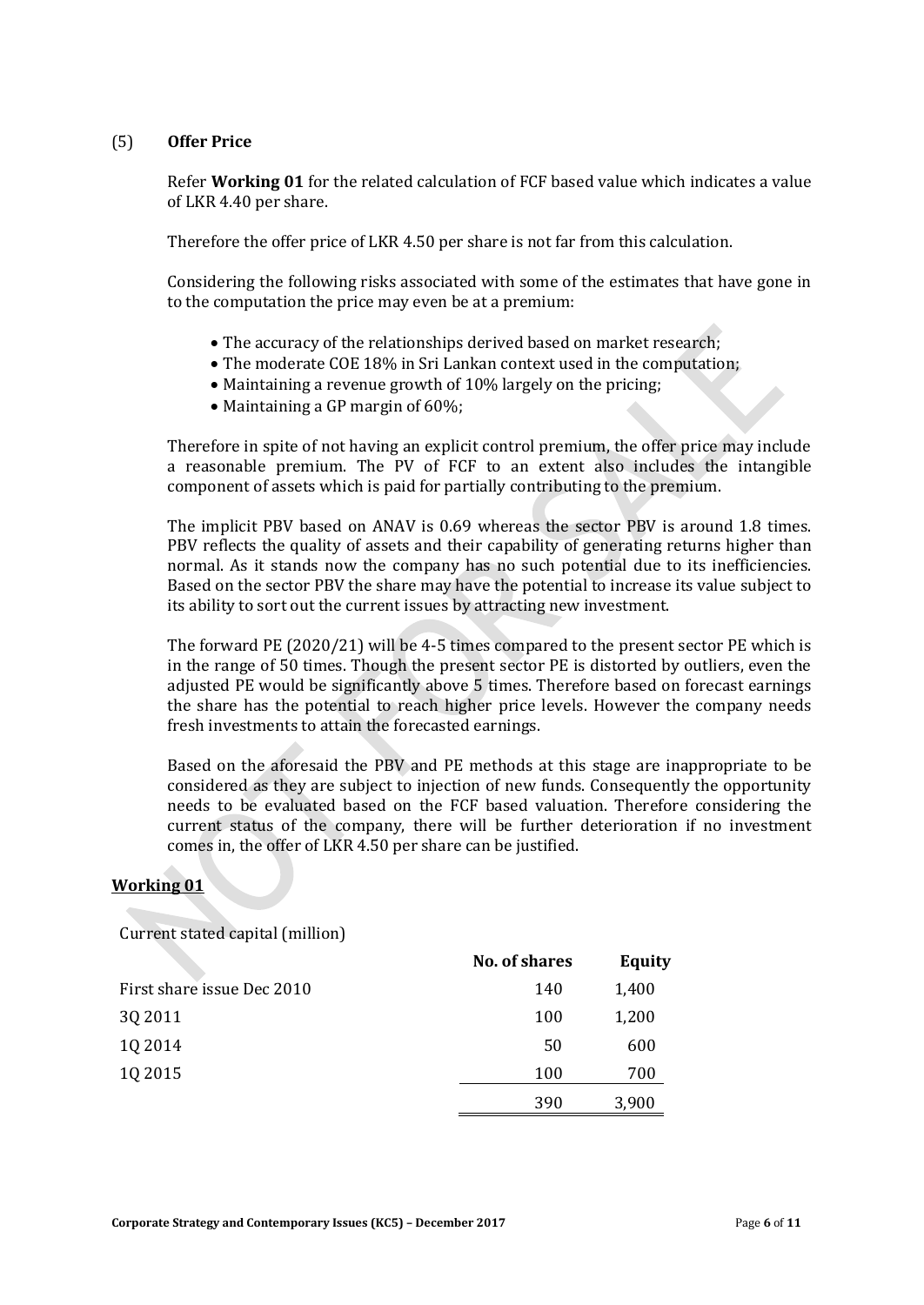|                                    |        |       | <b>Cash flow</b> |
|------------------------------------|--------|-------|------------------|
| BV of Equity 31st March 2018       |        | 3,180 |                  |
| Loss on sale of idle land          | 550    |       | 400              |
| <b>Impairment of Properties</b>    | 150    |       |                  |
| Loss on transfer of lease property | 31     |       | 100              |
| W/off RP/CA/AFS                    | 169    |       |                  |
| W/b of restructure liability       | $-250$ |       |                  |
| <b>Adjustments to Equity</b>       |        | 650   |                  |
| <b>Adjusted NAV</b>                |        | 2,530 | 500              |
| Capital infusion                   |        | 1,845 | 1,845            |
| <b>Total Equity</b>                |        | 4,375 | 2,345            |
|                                    |        |       |                  |

Promotion cost and Occupancy

 $Y = -x^2 / 200 + 0.4x - 7.2$  $dY/dx = -x/100 + 0.4 = 0$  when Y is maximum  $x = 40$  when Y is maximum

 $Y(x = 40) = -40^{\circ}2/200 + 0.4 \times 40 - 7.2$ 0.8

Promotion cost to be LKR 40 million to achieve maximum occupancy of 80%.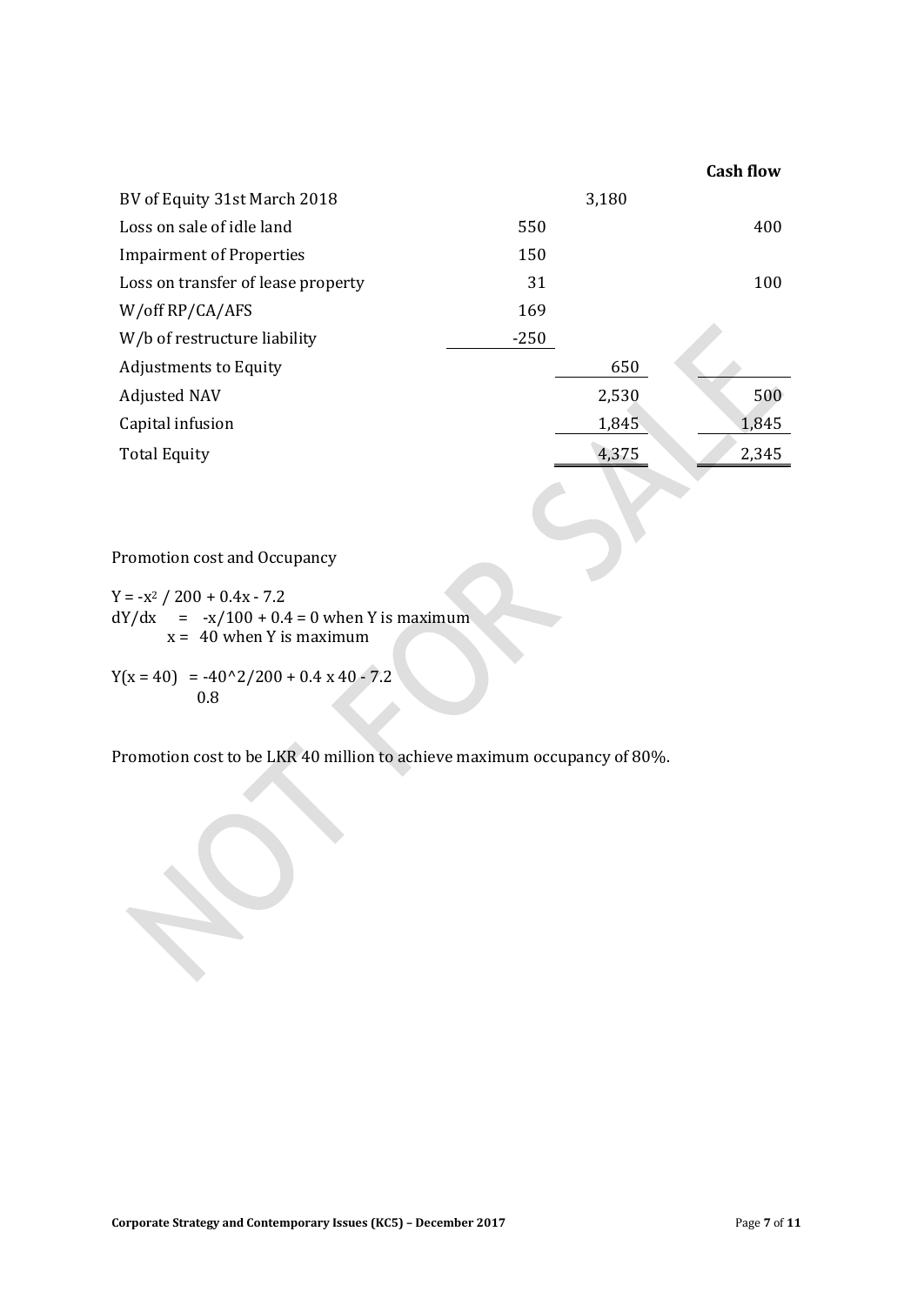# **Free Cash Flow Valuation**

|                 |        | $-1$          | $\overline{0}$ |         | 2       | 3       | 4       | 5       |       |
|-----------------|--------|---------------|----------------|---------|---------|---------|---------|---------|-------|
|                 |        | 2018/19       | 2019/20        | 2020/21 | 2021/22 | 2022/23 | 2023/24 | 2024/25 |       |
|                 |        | (LKR million) |                |         |         |         |         |         |       |
| Revenue         |        |               |                | 2,400   | 2,640   | 2,904   | 3,194   | 3,514   |       |
| Contribution    | 60%    |               |                | 1,440   | 1,584   | 1,742   | 1,917   | 2,108   |       |
| Fixed cost      | 5%     |               |                | 400     | 420     | 441     | 463     | 486     |       |
| Promotion cost  |        |               |                | 40      | 40      | 40      | 40      | 40      |       |
|                 |        |               |                | 440     | 460     | 481     | 503     | 526     |       |
| $Profit = FCF$  |        |               | ۰              | 1,000   | 1,124   | 1,261   | 1,414   | 1,582   |       |
| TV of FCF       |        |               |                |         |         |         |         | 9,120   |       |
| DF (Working 02) | 17.35% | 0.85          | 0.73           | 0.62    | 0.53    | 0.45    | 0.38    | 0.33    |       |
| <b>PV</b>       |        | ٠             | ۰              | 619     | 593     | 567     | 541     | 3,493   | 5,812 |

# **Assumptions**

- 1. Depreciation = Capital investment
- 2. Working capital infusion not necessary
- 2. EXAMPLE SUGARGED IN AN ALGO STATES IN A LARGED STAR ANY SHOW WOULD ALL Any shortfall can be temporarily funded and settled with Y3 ca
- 4. Any shortfall can be temporarily funded and settled with Y3 cash flow

| PV of FCF                  | 5,812   |
|----------------------------|---------|
| Incremental investment     | (1,300) |
| <b>EV Post Money</b>       | 4,512   |
| External liabilities       | (1,000) |
| Equity value post money    | 3,512   |
|                            |         |
| No. of shares              | 800     |
| Value per share post money | 4.39    |
|                            |         |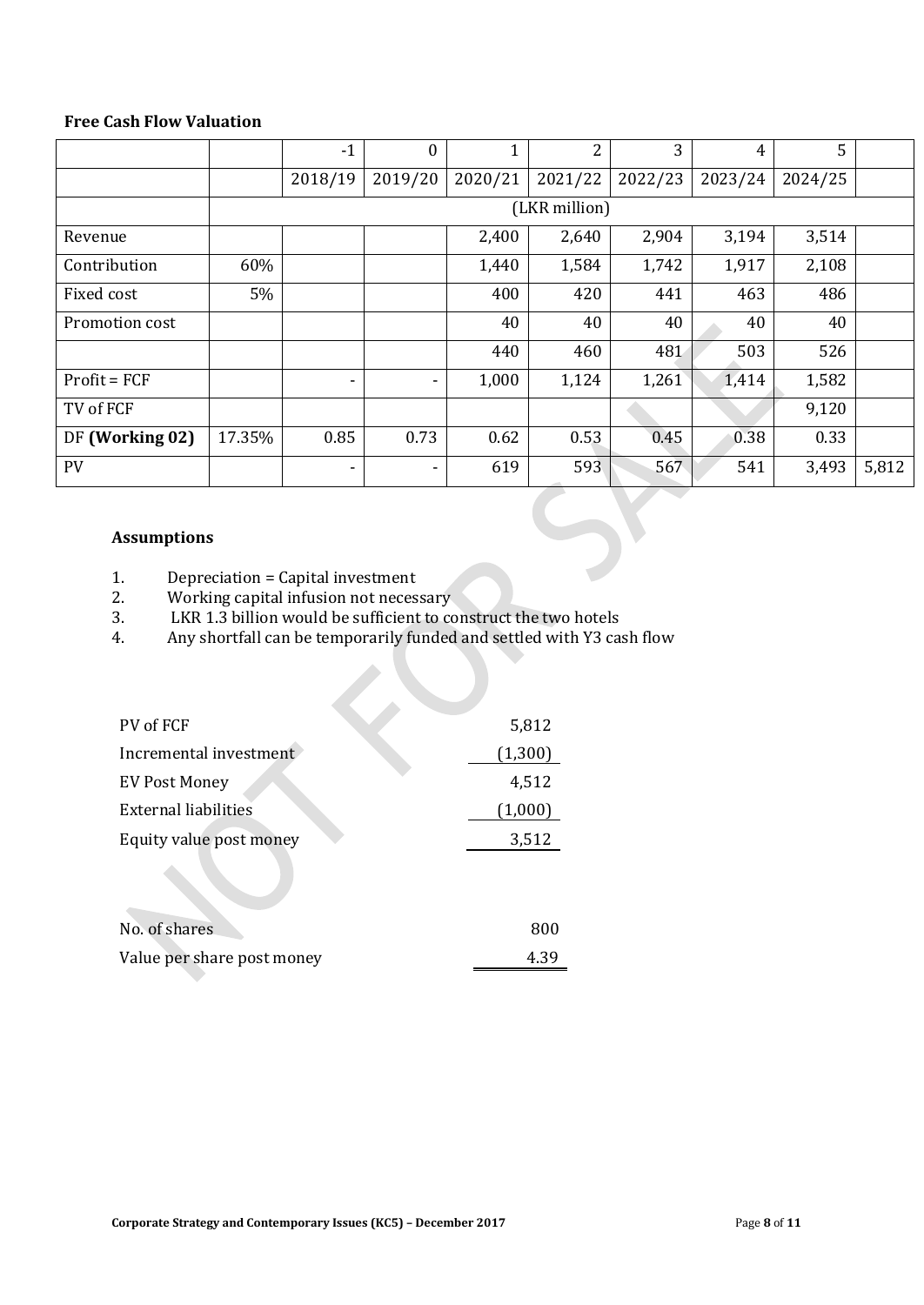# **Working 02**

| Weighted Average Cost of Capital |       |        |        |
|----------------------------------|-------|--------|--------|
| MV of Equity                     | 3,600 |        |        |
| <b>Computation of WACC</b>       |       |        |        |
| Equity (Adjusted)                | 3,600 | 18%    | 648.00 |
| Soft Loan                        | 500   | 14%    | 70.00  |
| POD                              | 500   | 16%    | 80.00  |
|                                  | 4,600 | 17.35% | 798.00 |
|                                  |       |        |        |
| Earnings per share 2020/21       |       |        |        |
| Profit before interest in 2021   | 1,000 |        |        |
| Interest                         | 150   |        |        |
| Net Profit                       | 850   |        |        |
| EPS (LKR)                        |       | 1.06   |        |
| Foreword PE 20/21 (No. of times) |       | 4.24   |        |
| <b>Adjusted Net Asset Value</b>  |       |        |        |
| Adjusted NA Value (LKR million)  | 2,530 |        |        |
| No. of shares (million)          | 390   |        |        |
| ANAV per share                   |       | 6.49   |        |
| Implicit PBV                     |       | 0.69   |        |
|                                  |       |        |        |
|                                  |       |        |        |
|                                  |       |        |        |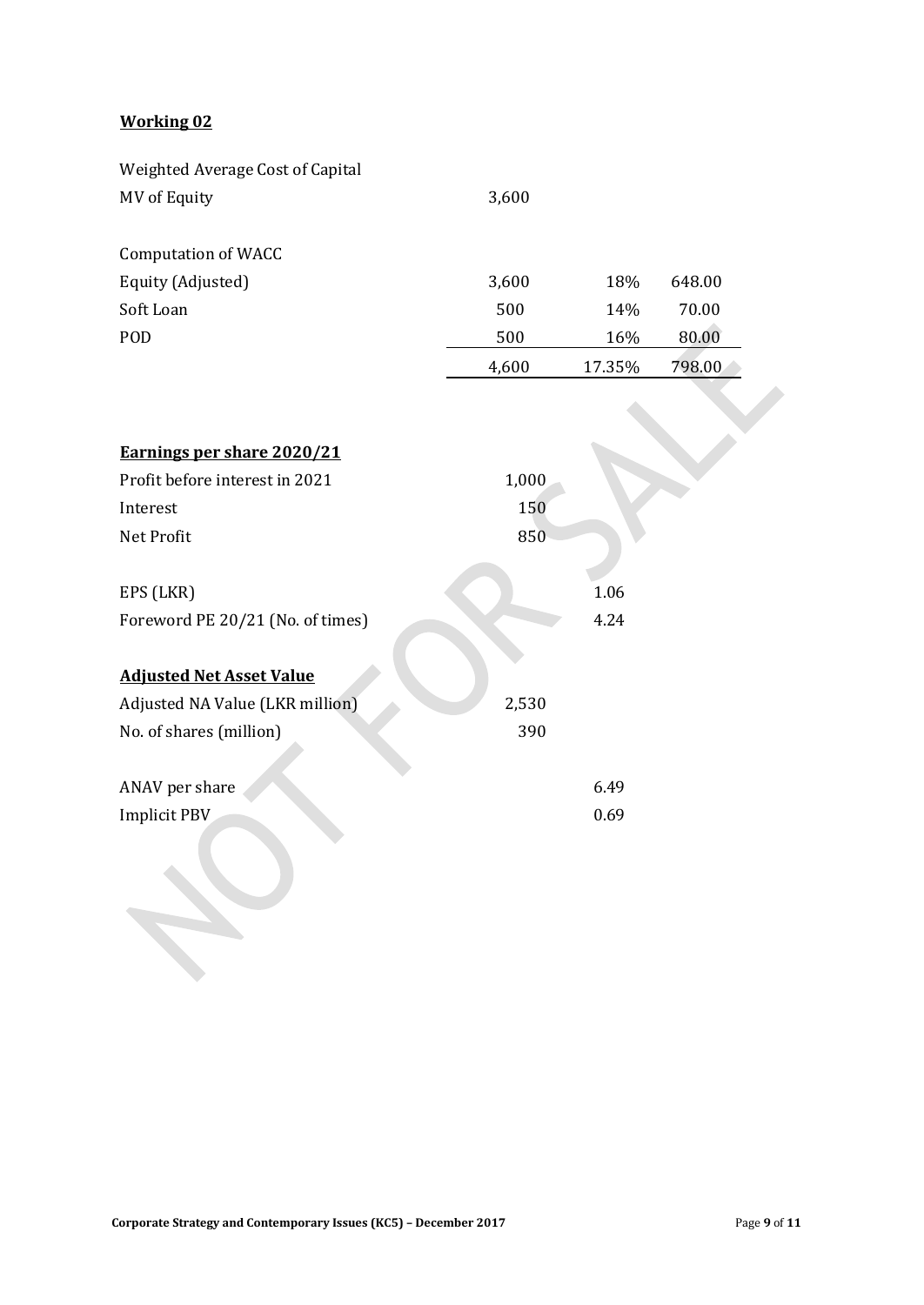#### (6) **Tax implications**

The present tax loss may give rise to a deferred tax asset but may not have been recognized in the financial statements due to uncertainty prevailing over its realization.

With two new hotels that would be added there would be a considerable amount of capital allowances which could bring the taxable profits below the accounting profits. With the utilization of b/f tax losses the company's cash tax payments could be low during the initial years.

The valuation calculations have ignored the tax implication completely and therefore, if at all, there could be incremental tax payments which will decrease the share value. Considering these implications the offer is further justified as it is assumed that there would not be any tax payments.

Any penalties, surcharges have not been accounted.

Company may apply for BOI or QP relief

#### (7) **Sustainability practices and reporting**

Environment sustainability practices should be encouraged. The processes at hotels should be monitored, perhaps consideration of waste management, green promotions, sustainable energy sources etc. and reporting on it with reference to GRI guidelines or other similar frameworks.